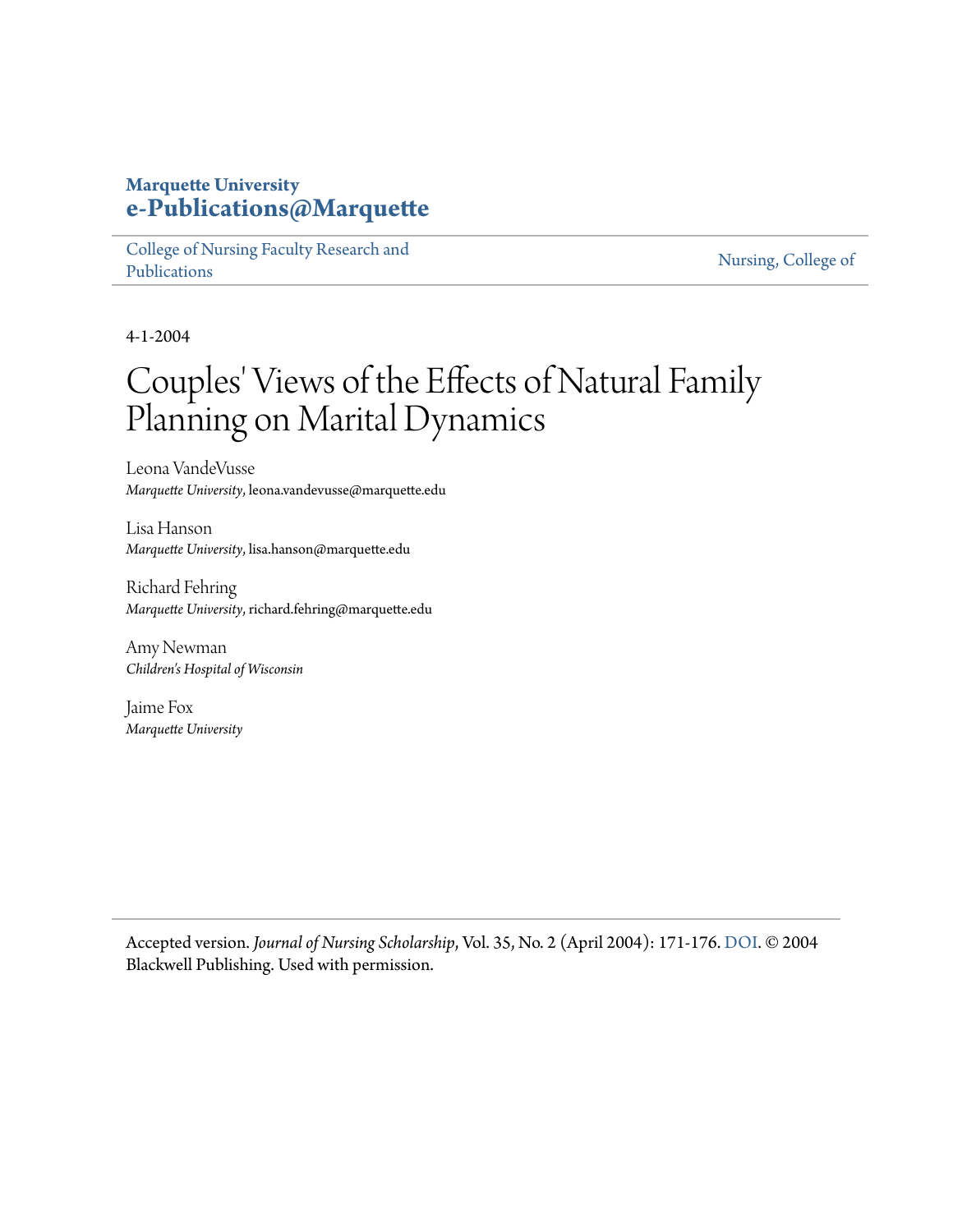# **Couples' Views of the Effects of Natural Family Planning on Marital Dynamics**

**Authors**: Leona VandeVusse, Lisa Hanson, Richard J. Fehring, Amy Newman, Jaime Fox

Little is known about how using various methods of birth control affect marital relationships and sexual dynamics. Few providers have made couples' dynamics a consistent area of follow-up. Early research indicated that natural family planning (NFP) was associated with psychological distress and that it affected marital relationships negatively (Crowley & Crowley, 1966; Marshall & Rowe, 1970).

Crowley and Crowley (1966) served as members of the Papal Birth Control Commission to study whether the Roman Catholic Church should change its position on family planning. The Crowleys surveyed 266 couples in the United States of America (USA) and asked whether the calendar rhythm method had helped or harmed their marriages. They received 158 responses, a 59% return rate. Responses were primarily negative; with 74% saying NFP had harmed their marriages. Couples reported difficulty with abstinence, loss of spontaneity, arguments, and increased fear of pregnancy. Similarly, Marshall and Rowe (1970) administered a detailed questionnaire to 502 couples who were currently using basal body temperature (BBT) and found that 48% of the respondents experienced some psychological stress from periodic abstinence, with unfavorable effects on their marital relationships.

Couples who participated in these earlier studies used older forms of NFP, including calendar rhythm and BBT. Since then, newer methods of NFP have been designed in which women recognize and document changes in cervical mucous secretions as the primary indication of fertility (Billings, Billings, & Caterinich, 1989; Hilgers, Daily, Hilgers, & Prebil, 1982). Modern methods require shorter periods of abstinence and are more effective. However, they still require partners to cooperate with up to 7-12 days of abstinence per month.

McCusker (1977) and Borkman and Shivanandan (1984) interviewed NFP-using couples and identified enhanced marital relationships, including improvements in communication, body, and fertility awareness, intimacy, shared responsibility, peace of mind, confidence, self-control, and spiritual wellbeing. Using a written questionnaire, Fehring and Lawrence (1994) interviewed 40 couples who used NFP and compared them with 40 couples who had switched to other methods. The authors identified positive and negative themes reported by both groups in the areas of intimacy, self-esteem, and spiritual well-being. Couples who continued using NFP rated significantly higher on spiritual well-being than did those who had switched to other methods.

Many recent researchers have measured satisfaction with NFP. In Boys' (1988) sample of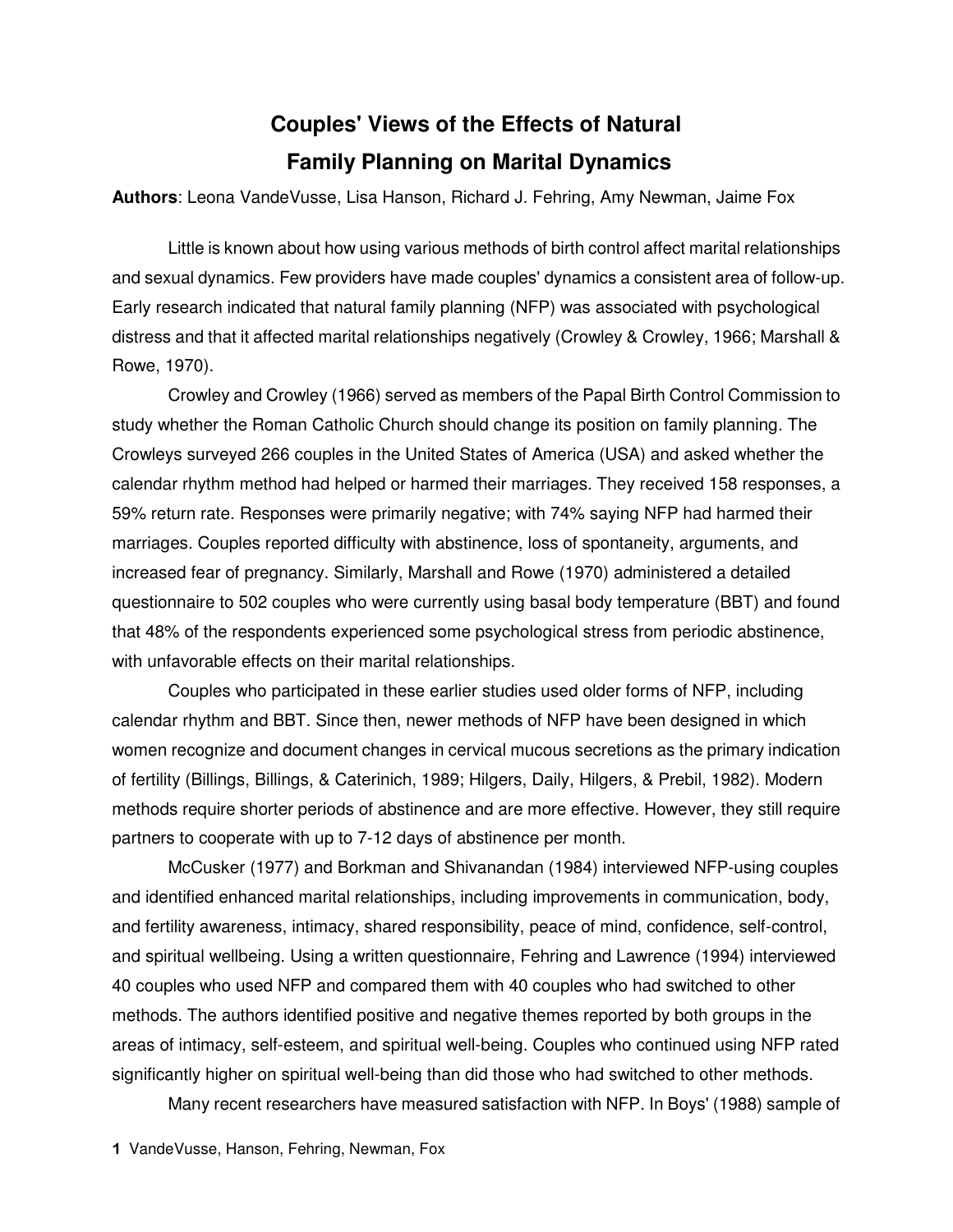424 women, 72% reported method satisfaction. In a World Health Organization (1987) study in five countries (New Zealand, Ireland, Philippines, India, and EI Salvador), men and women participants reported 97% and 98% satisfaction respectively. Additionally, 83% of the women and 53% of the men reported no difficulty with abstinence. Although the majority of NFP-users in the survey reported method satisfaction, little recent work has been reported concerning effects on marital relationships. Also, few studies have included open-ended questions to allow participants to use their own words.

Promoters of NFP have stated that abstaining periodically from intercourse and using other expressions of sexual intimacy strengthened marriages {Billings et aI., 1989; Hilgers et al., J982}. Several positive effects of practicing NFP have been cited in the literature (Borkman & Shivanandan, 1984; Fehring & Lawrence, 1994; McCusker, 1977; Tortorici, 1979), including improvements in understanding human reproduction, communication, self-control, intimacy, appreciation of intercourse, and spiritual well-being. However, periodic abstinence and daily monitoring of menstrual cycles were stressful to couples' relationships, and lack of spontaneity, difficulty with abstinence, and fear of pregnancy were common complaints (Hefernan, 1977). Therefore, further study was needed. The purpose of this study was to identify the effects of modern NFP methods on marital dynamics by asking couples the same open-ended questions the Crowleys posed in the I960s.

#### **Methods**

The participants in this descriptive exploratory study were married couples who used or had previously used NFP methods based on cervical mucous signs of ovulation. A total of 1,400 couples were randomly selected from lists of people who learned NFP through two national organizations. The total number of couples who responded to the questionnaire was 334 or (24%). Of these, 248 (74 %) were current NFP users.

A pair of identical questionnaires, revised from the Marshall and Rowe study (1970), was mailed to each couple. Instructions indicated that each marital partner should respond independently. The questionnaire contained 34 fixed-choice items about demographic information, marital relationships, and NFP such as spontaneity and coping with abstinence, and two open-ended questions used by the Crowleys in the 1960s: How did NFP help and how did NFP harm the marriage? Only data from the open-ended questions are presented in this paper. The university's office of research compliance approved the study proposal for human subject protection, including the purpose, consent, explanation of anonymity, and questionnaires.

At least two members of the research team read and coded each qualitative response to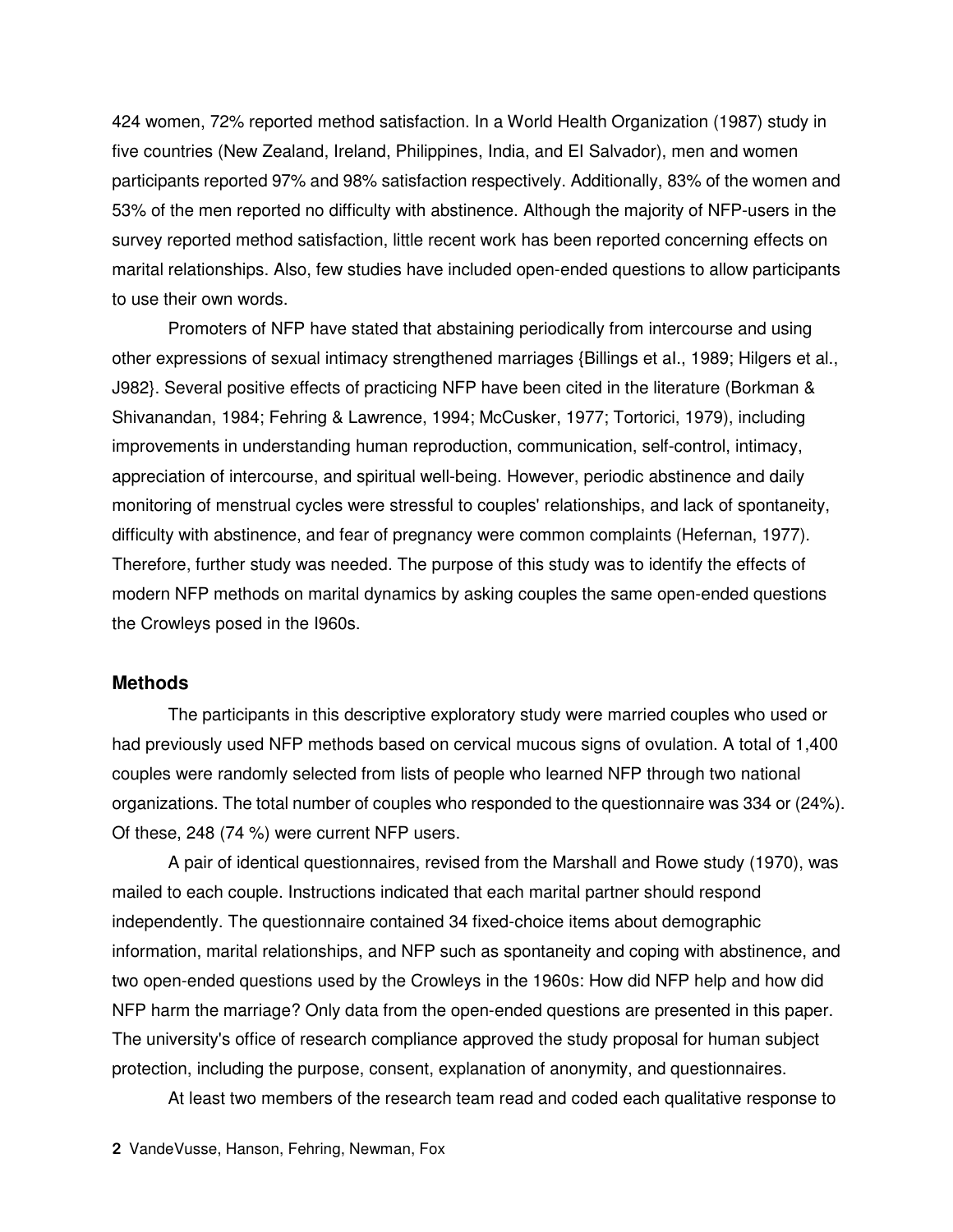the open-ended questions. The coders discussed the data and the meanings of various phrases and word usages, and used content analysis (Krippendorff, 1980) to determine the coding categories. Inrerrater reliability between coders was consistently high (>90%). Any disagreements about meaning were discussed with a third coder on the research team until all agreed on the primary meaning, thus achieving 100% agreement about categorization of all comments. Categories of similar topics were then grouped together and identified as expressing positive or negative themes. The final major themes were robust enough to incorporate all the coded data and to summarize for descriptive analyses.

#### **Findings**

The average age of respondents was 40 years  $(SD=10.2)$ . The average study couple had been married 15 years (SD=11.2), had used NFP for 10.5 years (SD =8.2), and had three children (SD=2.0). Most couples were Roman Catholic (90%), Caucasian (85%), had at least 12 years of education (99%) and middle-class incomes (71 % had combined incomes above \$40,000).

Of the 334 couples (668 individuals) who returned questionnaires, 292 (87%) wives and 231 (69%) husbands responded to the open-ended questions. Many of them made multiple comments. The number of coded comments totaled 2,287, averaging 4.4 coded responses per respondent.

Respondents rarely made exclusively positive or negative statements. Of the 2,287 coded comments, 1,765 (74%) were positive and 671 (26%) were negative. The Table shows all seven themes (four positive and three negative), each with two to five subcategories, and their relative frequencies in the total coded qualitative comments, as well as their prevalence among wives and husbands. The relative contributions of the various themes to the total are shown in the Figure. (See published version for Figure)

#### **Enhanced Relationships**

The theme of enhanced relationships was most frequent and had the most subcategories and the most individual responses (see Table below and Figure in published version). This theme represented 717 (31%) of the total coded respondent phrases, indicating ways martial relationships had improved, such as greater communication and respect.

**Deepened relationship**. Couples described a stronger bond that the use of NFP created, including feeling less selfish and being more sensitive to their spouses' needs. They reported feeling greater love and more understanding for one another.

A typical response was: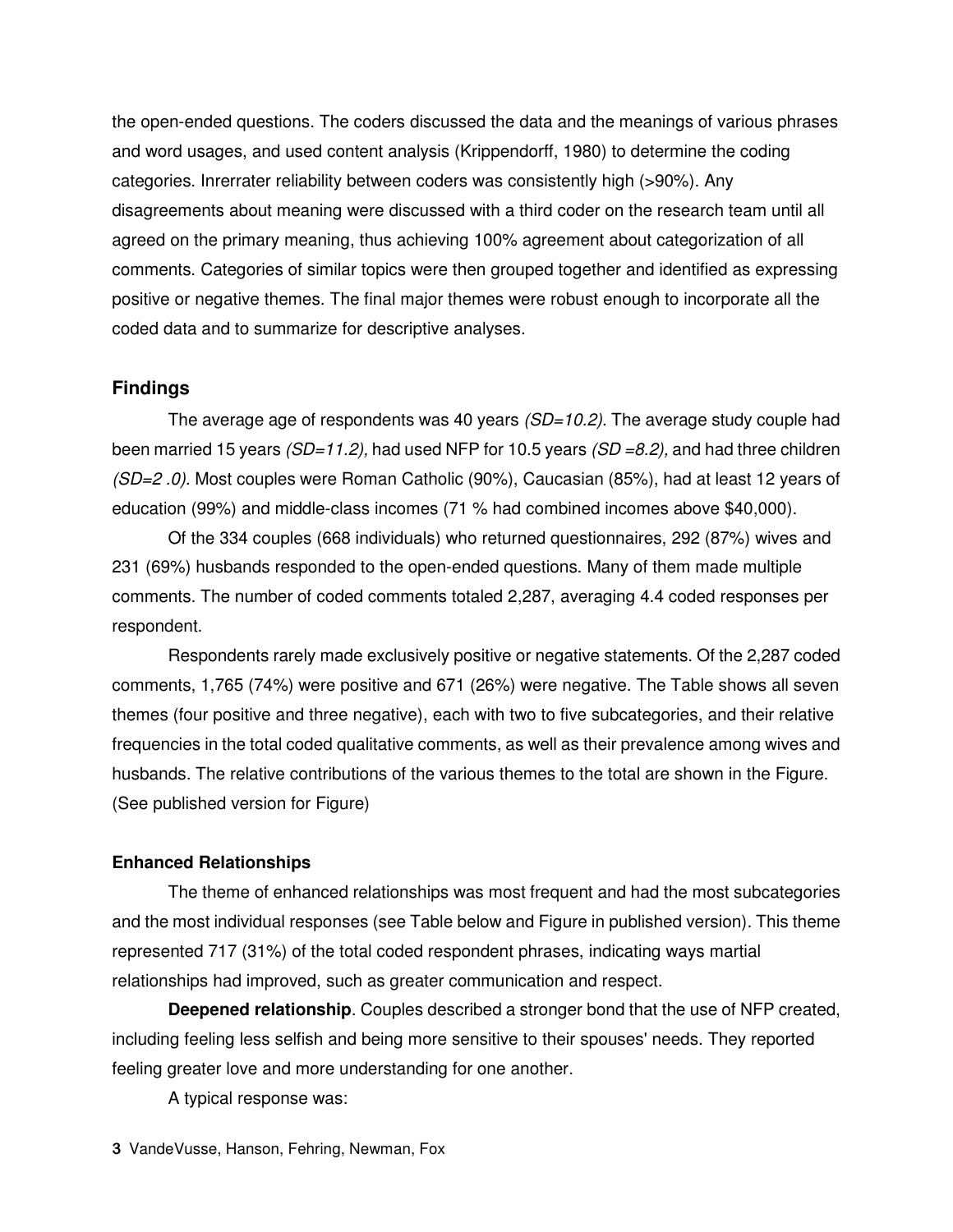Because it required mutual responsibility, respect, and communication, it has definitely helped us in our marriage relationship. Because periodic abstinence requires us to express our love for each other in ways other than intercourse, it had helped us to expand the "vocabulary" of love.

**Improved communication.** Discussing sexual intercourse, fertility, and child-rearing are integral I to using NFP successfully. Respondents indicated that communication between them and their spouses had greatly improved and that they were more open to a variety of topics. "It [NFP] has helped us to be closer and we communicate on a different level than just the ordinary ways. We seem to be very comfortable with each other."

**Shared responsibility.** Increased communication and harmony enabled couples to work together in planning to conceive or to avoid pregnancy. Respondents reported a sense of "shared fertility" with their spouses. Birth control became a shared responsibility as well, not solely the women's concern. "'Since we speak about our fertility on a daily basis (my husband charts and asks my observations daily) NFP has helped our level of communication remain very deep and intimate and always above-board, open, and honest."

**Respected partner.** As couples grew in their knowledge of each other and their shared fertility, comments indicated an increased amount of respect and pride in their partners. Spouses reported feeling more respected and less "used" sexually. One said,

It wasn't "my responsibility" (as wife) or the sacrifice I had to make… to "keep my husband happy." He is equally involved (he' charts). He understands and respect's my body more and I respect him more because he is supportive and not selfish.

**Appreciated sexuality.** Wives and husbands commented that abstinence enhanced their anticipation of sexual intercourse during infertile times, thus lessening the frustrations associated with abstinence while increasing their appreciation of their sexuality. They also reported that the sexual intercourse and other intimate activities including foreplay had improved. "Our sexual relationship is incredible. I have no complaints and truly believe the periodic abstinence [during] NFP causes us never to get in a rut sexually." Respondents also indicated that they were more open to discussing their sexual relationship with their spouses and had increased sexual activity.

#### **Improved Knowledge**

The second major positive theme was improved knowledge. In addition to enhancing marital relationships, 304 (13%) of the total comments made by respondents indicated their NFP knowledge helped them in a variety of ways.

**Understand bodies, cycles, and selves.** Husbands and wives described an increased awareness of the female cycle, the associated bodily changes, and related emotions. Several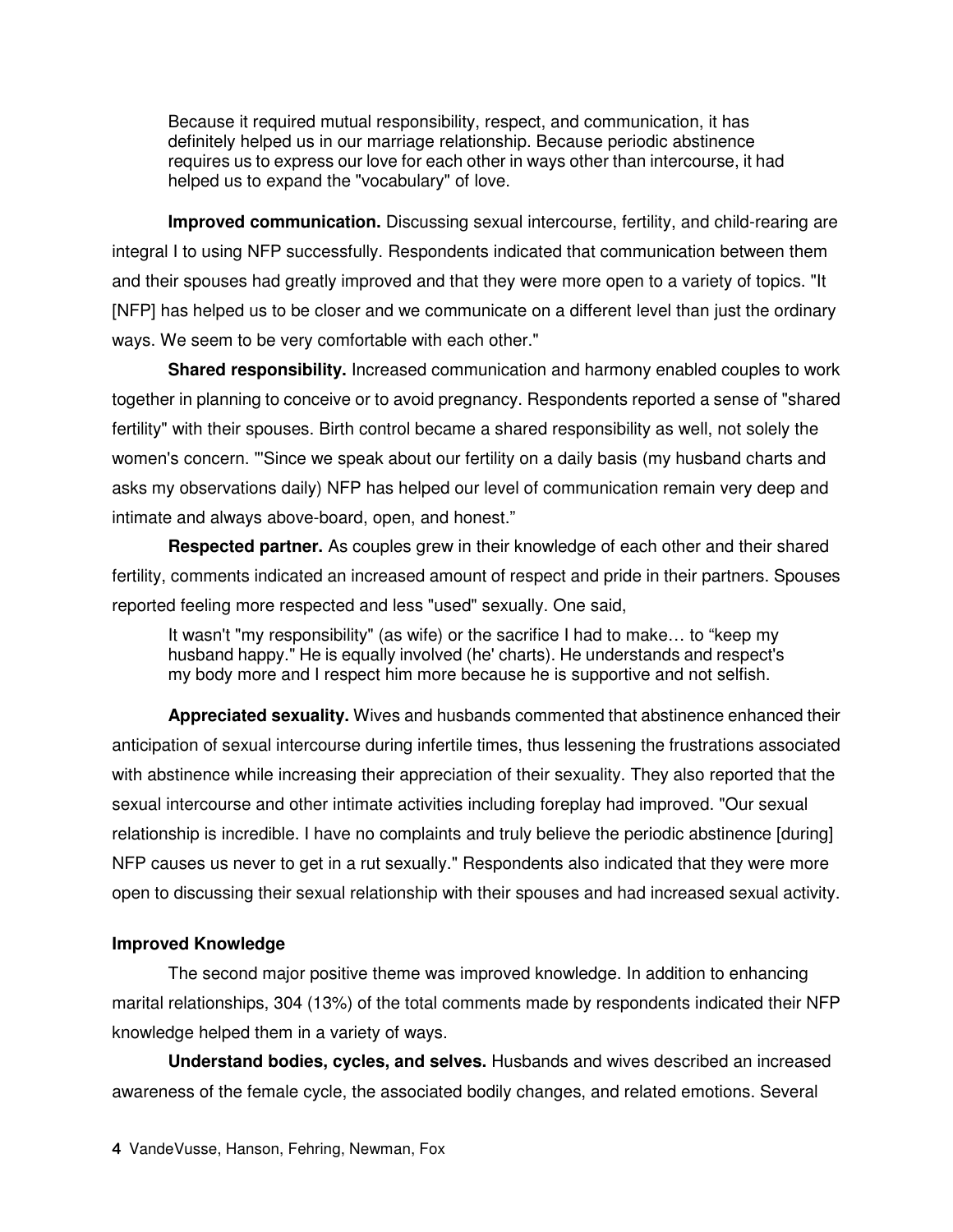expressed a sense of wonder at learning the intricacies of the cycle. Others commented that their NFP knowledge helped them manage mood changes. As one said, "[NFP was] helpful to understand PMS symptoms for myself and my husband because of our awareness of my cycle. Thus, helped keep our moods, reactions, issues in balance, in perspective." Several people also commented that the knowledge fostered personal growth.

**Learn other lovemaking.** Discussions about sexual intercourse and NFP allowed respondents to learn more about their sexuality. These conversations resulted in what some described as redefining their ideas of a healthy sex life. "[NFP] gives you a much greater appreciation for your spouse and increases awareness of the sacredness and importance of sexual intercourse." As respondents described periods of abstinence, many emphasized enlightenment as they discovered other ways to experience intimacy, such as hugging and talking.

### **Enriched Spirituality**

The third positive theme was derived from comments by 335 (15%) respondents who reported their spiritual beliefs or religious affiliation as reasons for using NFP. The three subcategories indicated they felt closer to God, congruent with church teachings, and more open to new life.

**Closer to God.** Individuals and couples reported that NFP enhanced their spirituality and enabled them to feel more connected to God. Some also said that being closer to God helped them feel more connected to their spouses. Respondents also indicated that NFP enabled them to recognize gifts from God, such as fertility, sexuality, and children.

**Supported church teachings.** Using NFP allowed a smaller number of respondents to live consistently with their religious beliefs and to avoid guilt.

NFP has definitely enabled me to understand the important role of fertility in a Catholic marriage. I believe the method literally enables me to be Catholic ... open to conception, to the partnership in creation a married couple has with God, while not being fearful that I will have more children than I desire or could handle. Without the method, I would have difficulty living up to my Catholic beliefs while enjoying my sexual relationship with my husband.

**Open to new life.** Roman Catholic Church teachings include the willingness to be "open to new life" or to welcome a child, whether or not the pregnancy was planned. "I think having her [second child] made us more open to planning two more. It has deepened our co-spirituality ... and has kept us open and sensitive to life, even though we think our family is complete."

#### **Method Successes**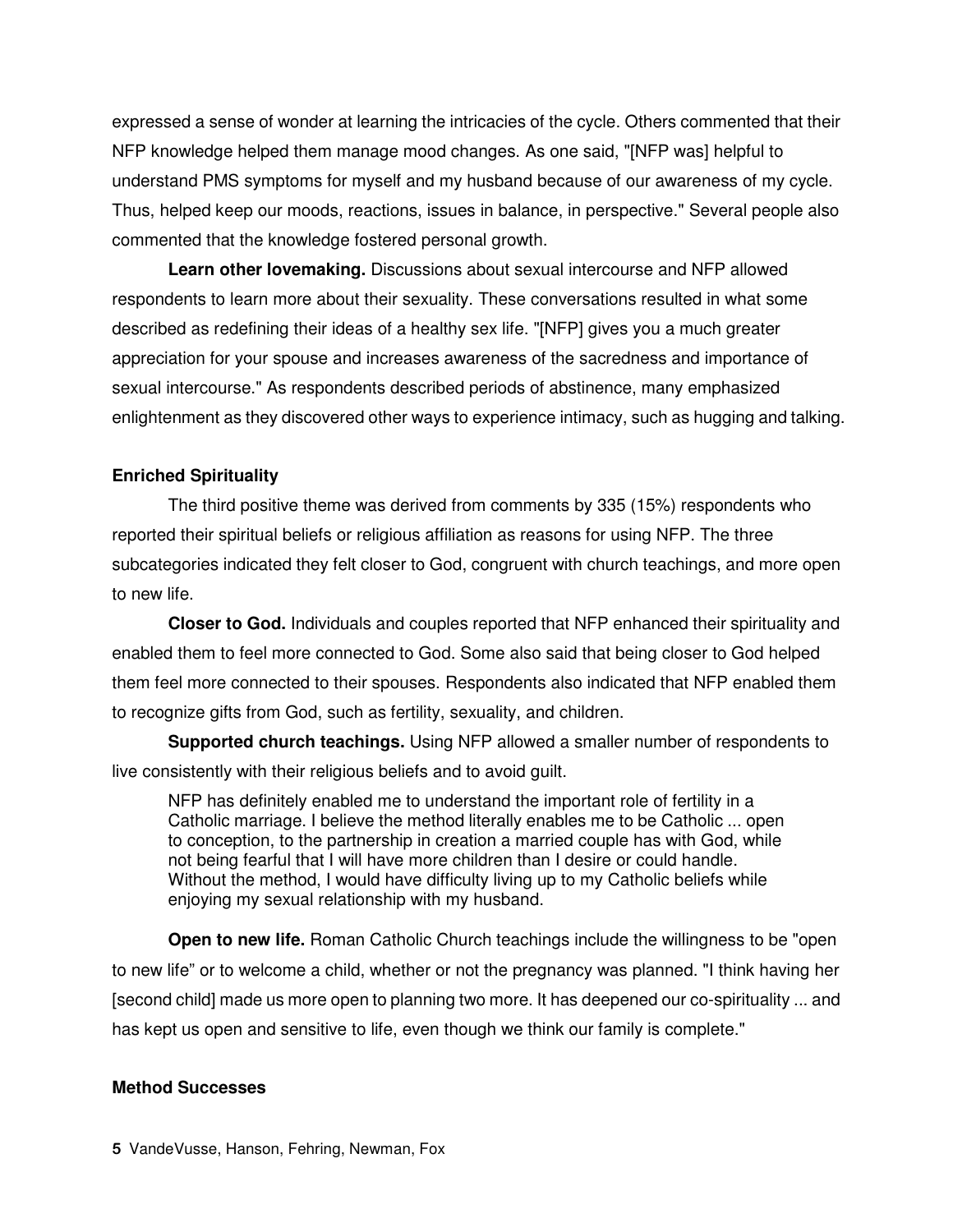The fourth positive theme was method successes. Respondents in 334 (I5%) of comments reported using NFP because it met their family planning needs in ways that were natural and satisfying for them, whether they were attempting to conceive or to avoid pregnancy.

**Spaced pregnancies.** Couples reported that NFP gave them the information and '"tools" necessary to plan their pregnancies and to space their children as they desired. "We were able to plan our last child and I saw a huge difference in my husband-he bonded right away with the pregnancy."

Several respondents indicated that NFP had been a successful method of family planning, although some eventually switched to other methods, such as sterilization.

**Learned self-control.** The ability to have children when they wanted to seemed to empower couples, enabling them to feel "in control" of their fertility and confident in the method. "About the time when you are ovulating is when you're most susceptible to having sex, because it is a natural time to be having sex, but on the other hand it teaches us self-discipline and ... priorities." Respondents also expressed pride in the self-control they had developed by using NFP.

**Remained healthy.** Many of the respondents commented favorably on the health -maintaining aspects of NFP, particularly the avoidance of chemical or barrier methods. "The pill ... eliminated my libido and my vaginal lubrication, and ... made me feel depressed and resentful toward my husband. The [NFP] method had no side effects. I felt free and powerful as soon as I stopped taking the pill." Several noted that the information they gleaned from NFP helped them to discover or resolve other health conditions.

Couples also reported negative effects of NFP on their relationships. Three negative themes were identified: strained sexual interactions, worsened relationships, and method problems. The two to three subcategories of each are presented, with one illustrative quotation.

#### **Strained Sexual Interactions**

Of the negative study comments, 307 (13 %) dealt with negative effects of NFP on couples' sexual relationships. Most often cited were difficulties with abstinence, decreases in frequency and spontaneity, and unbalanced sexual drives between partners.

**Difficulties with abstinence.** An overwhelmingly negative aspect of NFP reported by both husbands and wives was the required abstinence, which added stress to their relationship in many ways. As one husband noted, "Abstinence is often difficult and can be prolonged. The 'honeymoon' phase often starts out great, but the full benefit is not obtained because she becomes less receptive and PMS kicks in." When avoiding pregnancy, couples often believed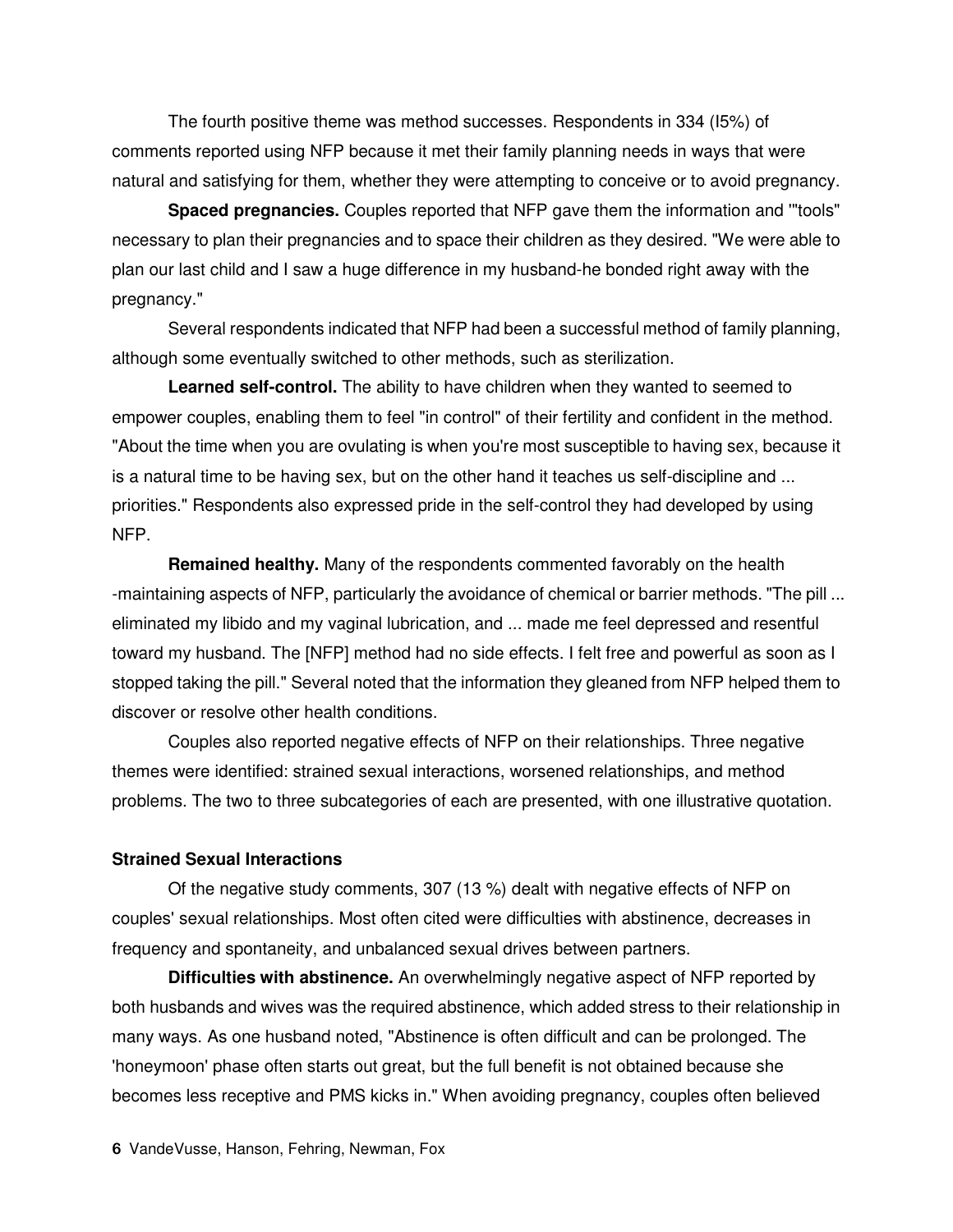they needed to have sex even when they were tired, since a week or more might pass before they could resume sexual activity. This created performance pressure and impotence for some.

Other couples reported guilty feelings about engaging in various other sexual activities during times when abstinence was indicated. These activities included using alternate contraceptive methods and masturbation, whether solo or mutual. Some questioned issues like the "morality of orgasm outside of intercourse," creating additional strain with abstinence.

**Decreased frequency and spontaneity.** Another complaint was decreased spontaneity and frequency of intercourse because of the need to plan sexual activities. Both husbands and wives commented on this problem. "Our sex life has disintegrated quite a bit. All sense of spontaneity is gone. The passion is dead, or at least is most often suppressed."

**Unbalanced drives between partners.** A significant problem for women trying to avoid pregnancy was the inability to have intercourse during ovulation. During infertile phases when intercourse was "safe," their hormone levels and libido were lower. One said,

My sex is very low on infertile days when intercourse is okay. This causes trouble because my husband complains that I never want to have intercourse. I feel that my sex drive is about normal on fertile days, but then we can't have intercourse.

#### **Worsened Relationships**

In some cases, the negative effects of abstinence on the couples' sexual expression affected other aspects of their interactions, worsening their overall relationships. These respondents (6%) commented on anger, frustration, and misunderstandings resulting from partners' unmet sexual needs or women bearing sole responsibility for method use.

**Anger and frustration.** Abstinence was a frequently noted source of anger, frustration, tension, and fighting in some couples' relationships. Several noted that staying angry during abstinence allowed them both to avoid dealing with their sexual feelings.

My husband would not support periods of abstinence during periods of fertility. He insisted upon genital contact and orgasm and we often fight and have not slept together because of it or have poor or literally no communication ... I feel this is an excellent opportunity for growth and he feels it as a control factor on my part.

**Misunderstandings resulted.** NFP also created a variety of misunderstandings, creating tensions among partners. Several respondents felt hurt as a result. Some commented on feeling rejected during times of abstinence. Some expressed disappointment that they were not meeting their partners'' sexual needs. Another noted, "At times I have felt defensive or misunderstood because my husband believed I was glad or relieved to abstain."

Other tensions were created when the women were solely responsible for the couple's use of NFP or when husbands and wives did nor equally commit to using the method. Some wives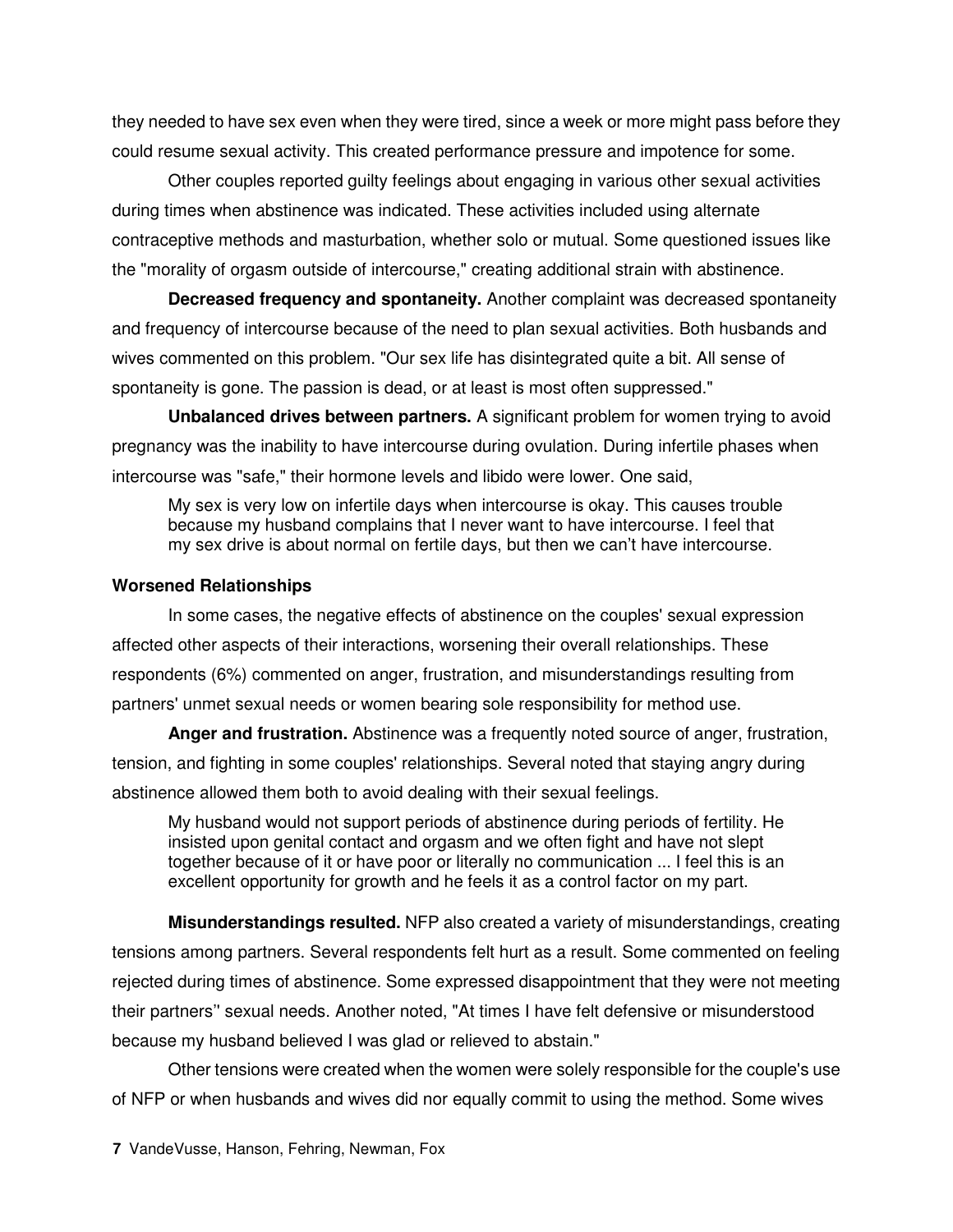viewed their husbands as unsupportive when they did not become involved in monitoring the cycle, leaving the complete responsibility to their wives for figuring out the mucous signs, recording them, determining the need for abstinence, and saying "no."

## **Method Problems**

The third and final negative theme was method problems, expressed in 159 (7%) of respondents' comments. The problems were primarily related to complexities in interpretation of mucous signs resulting in fear of unplanned pregnancy, documented method failures with unintended pregnancies or irregular use patterns, or other difficulties such as lack of support.

Fear of pregnancy. Several couples, especially those wanting no more children, stated that they were in nearly constant fear of becoming pregnant. Several women said they had difficulty interpreting their fertility signs and did not understand where they were in their cycles. This led to unusually long periods of abstinence or unintended pregnancies.

I have, continuous, nearly always fertile type mucous, so NFP is extremely difficult for use. I am a bit bitter that it is not effective for us, but for religious reasons, don't dare using anything else. My husband and I are growing resigned to perpetual abstinence, bur that's not what we counted on when we got married. L am concerned he might not be content with a celibate life, but I am terrified by the thought of any sexual contact. Consequently our sexual romantic life is excessively strained… It's embarrassing to walk around with four children under the age of 4 and explain to every nosy stranger (contracepting Catholics as well) how "wonderful" NPF is.

A small number of respondents found learning NFP and charting to be difficult, time-consuming and tedious. Others commented on the difficulty of attending to their fertility signs daily throughout their childbearing years. These method problems contributed to the difficulty of using NFP and added to couples' fear of pregnancy.

**Method failed.** For some, the fear of an unintended pregnancy became a reality. Some saw pregnancy as a negative, ill-timed event that caused additional stress in their relationship, including financial. Others viewed it as a "gift from God" or a pleasant surprise. "We actually became pregnant ... using NFP. That was a very stressful time for us. We had a beautiful little girl, but this ... was the reason we decided to go back to the pill. Felt safer with this method."

After unintended pregnancies, some couples reported changing completely to other methods during the women's fertile times. Those choosing intermittent barrier methods viewed them as supplemental adaptations of NFP, not abandoning the NFP method.

**Other problems.** Several couples commented that they did not feel supported in their use of NFlP. For example, respondents wished that NFP was better respected by the medical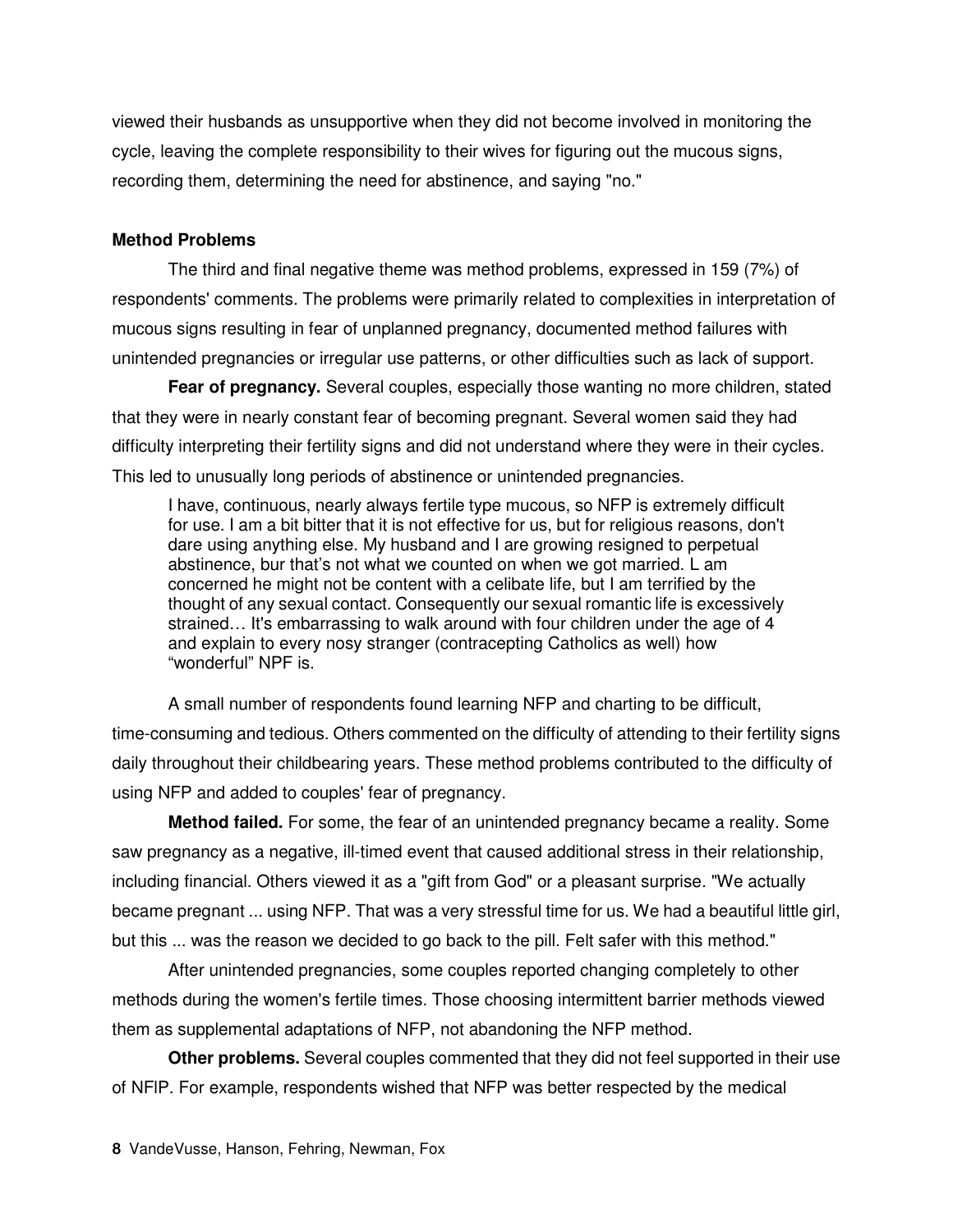community, the general public, and the clergy. Some felt ridiculed by those inside and outside the church, including family members, for following "outdated" church teachings. Others said they were afraid to admit their NFP use, even to health care providers, because it seemed that NFP was not considered a "real" form of birth control.

Rarely a participant expressed only strong negative reactions to NFP. A few described feeling forced to comply with NFP because of the spouses' religious beliefs. As one husband reported, "The man ... gets all the responsibilities of marriage and children but no protection .... There is nothing in this method for the man. It's all controlling for the woman. "

#### **Discussion**

Compared to the results of the Crowley study done in the 1960s, the respondents in this study were dramatically more positive about use of NFP. The Crowleys reported that the periodic abstinence required for NFP was more harmful than helpful to marriages (74% to 64% respectively). The Crowley study participants were on average younger (mean 34 years) and had more children (mean 4.9). In the current study, nearly three-fourths of the comments made about NFP were positive, including many relationship benefits that enhanced marriages. The themes identified in the couples' qualitative responses were similar to those found in other studies with open-ended questions (Borkman & Shivanandan, 1984; Fehring & Lawrence, 1994; McCusker, 1977). The positive findings were consistent with those of studies that were primarily quantitative. For example, Oddens (1999) compared NFP to sterilization, oral hormones, intrauterine devices, and condoms and found that NFP-users rated higher on sexual pleasure than did those who used the other methods. However, less than 2% of those who use contraception in the USA use NFP (Piccinino & Mosher, 1998).

The current study has two major limitations. First, the response rare was only 24%. The intimacy of the subject and the requirement that both husband and wife complete questionnaires may have been burdensome and decreased the response rate. Further, the use of open-ended questions following a 34-item fixed-choice questionnaire may have limited the range of qualitative responses by suggesting topics. Quantifying the qualitative responses may have overrepresented common phrasings while underrepresenting outliers. Most respondents viewed NFP as having both positive and negative marital effects. A person may have responded by saying that abstinence had been very difficult early in their marriage, but they had later learned to cope with it. By coding into dichotomous categories, specific meanings and changes in couples' experiences with NFP that occurred over time may have been missed.

The second study limitation was the sample composition of a self-selected, homogenous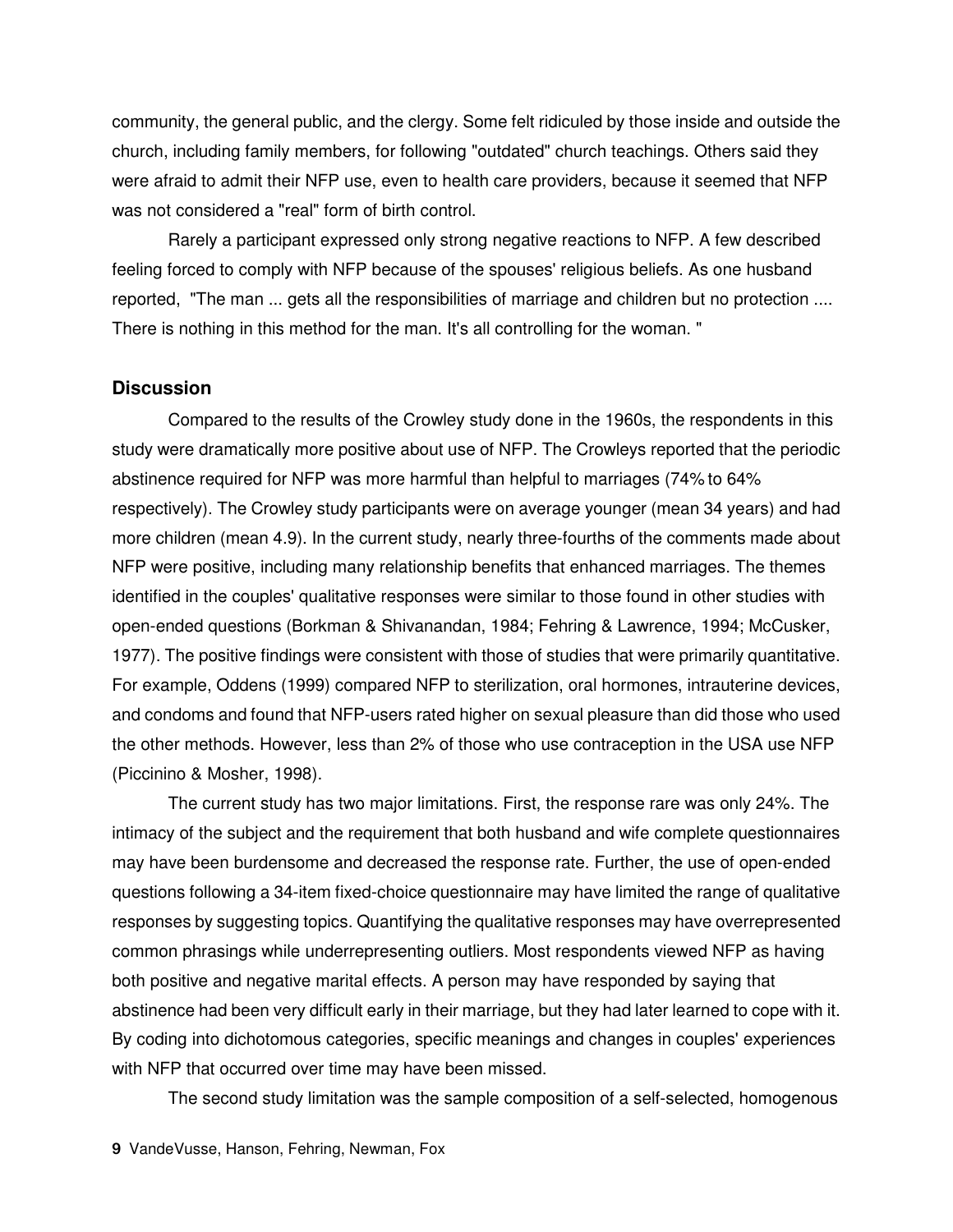group of mature, mostly Roman Catholic NFP users. Although a wide variety of contraceptive options were readily available, NFP remains the only method endorsed by the Roman Catholic Church for limiting family size (Lawler, Boyle, & May, 1998). Many of the respondents may have believed that NFP was their only contraceptive option. Further, couples using NFP because of their religious beliefs may feel compelled to report more satisfaction, thus giving biased responses. A more diverse sample may produce different findings. On the other hand, the mostly positive responses may be related to the shorter periods of abstinence required by modern NFP methods. Further studies may clarify these issues.

These findings have several implications for practice. First, NFP education is primarily offered through religious-based organizations in the USA, thus limiting access for the general population. A broader population might benefit from access to NFP. Education about NFP by public clinics that offer multiple methods has been attempted in Italy (Girotto et aI., J997) and the Philippines (Infantado, 1997) with mixed results. Further, NFP counseling is time consuming and therefore it may be difficult for clinicians to offer, therefore necessitating referral to a certified NFP instructor.

A second implication is that couples reported that NFP was not in balance with women's natural sexual rhythms. For some women, their peak desire was during their fertile periods, followed by diminished or absent desire during periods of infertility, leading to less frequent intercourse or unintended pregnancies. Although NFP teachers encourage the use of nonsexual means of expressing intimacy during fertile times, the cyclic nature of sexual desire needs to be better understood by practitioners and researchers.

#### **Conclusions**

Couples in this study reported both positive and negative aspects of NFP. Providers of family planning services need to become fully informed about NFP to adequately present all the options to their clients. The benefits of couples' knowledge, communication, and enhanced relationships, without exogenous hormones and technologic devices, might lead to wider use. As one respondent noted, "Natural family planning is the best-kept secret right now. The only negative is that it needs more publicity and for society to see its credibility."

#### **References**

Billings. E., Billings, J .• & C:ucrinich, M. ( 1989). Natural family planning: The ovulation method. Collegeville, MN: Liturgical Press.

Borkman, T., & Shivanandan, M. (1984). The impact of natural family planning on selected

**10** VandeVusse, Hanson, Fehring, Newman, Fox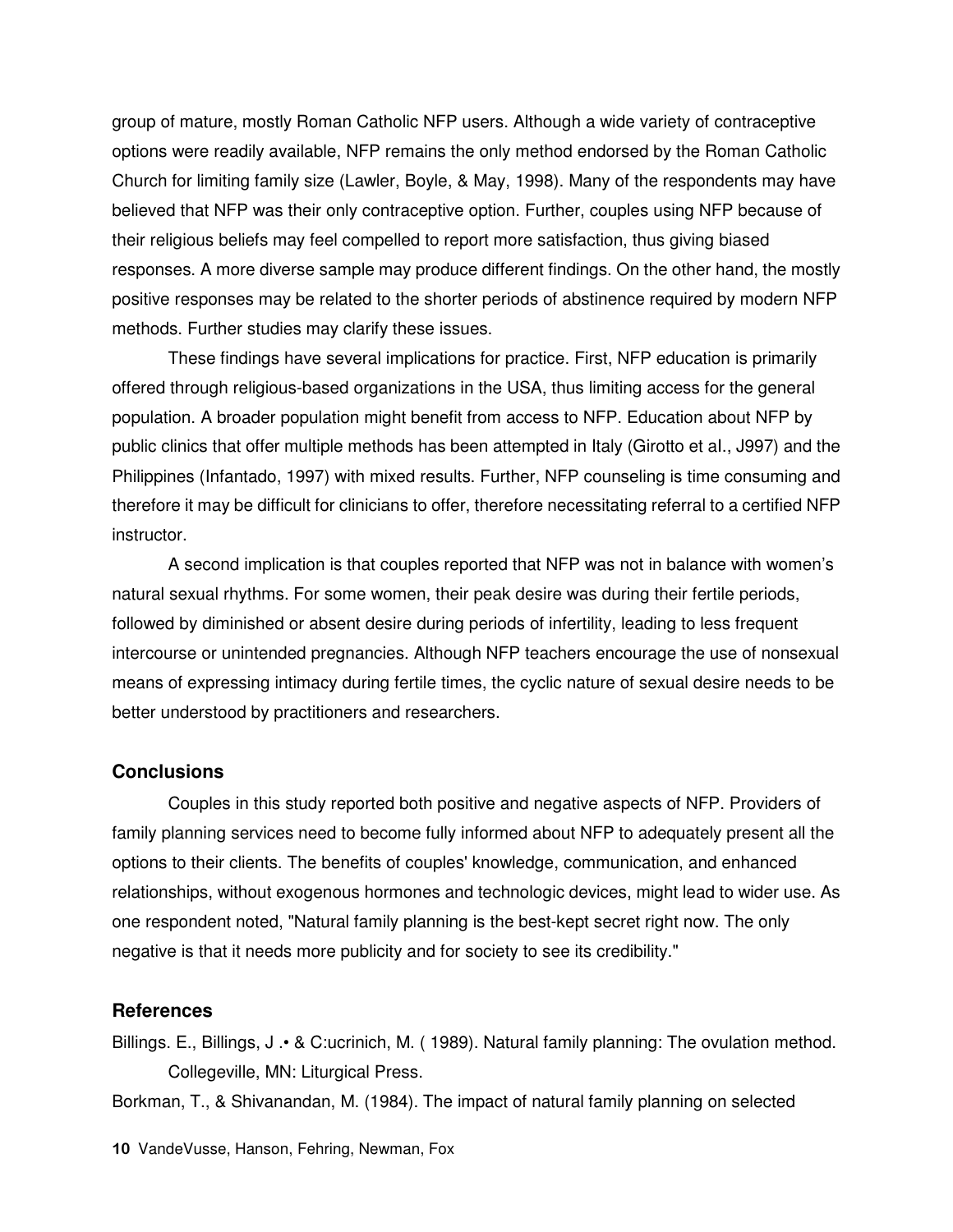aspects of the couples' relationship. International Review of Natural Family Planning, 8, 58-66.

- Boys, G.A. (1988). Factors affecting client satisfaction in the instruction and usage of natural methods. International Journal of Fertility, (Suppl.), 59·64.
- Crowley, P., & Crowley, P. (1966). Report to the Papal Birth Control Commission. South Bend, IN: University of Notre Dame, Archives.
- Fehring, R., & Lawrence, D. (1994). Spiritual well-being, self-esteem, and intimacy among couples using natural family planning. The Linacre Quarterly, 61, 18·29.
- Fehring, R.J., Hanson, L., & Stanford, J.B. (200 I). Nurse-midwives' knowledge and pro motion of lactational amenorrhea and other natural family-planning methods for child spacing. Journal of Midwifery and Women's Health, 46, 68·73.
- Girotto. S., Zilnichelli, A., Stevanclla, G. C ., Fattorini, G., Santi, L., Chiossi , D., et al. (1997) Comparing a public and private sector NFP program: Implications for NFP expansion. Advances in Contraception, 13,. 255-260.
- Hefernan. V. ( 1977). Notes and comments: Attitudes of some couples using natural family planning. Communio, International Catholic Review, 4, 94-96.
- Hilgers. T ., Daily. D., Hilgers, S., & Prebil, A. (1982). The ovulation method of natural family planning. Omaha, NE: Creighton University, Natural Family Planning Education and Research Center.
- Infantado. R.B. (1997). Main-streaming NFP into the Department of Health of the Philippines: Opportunities and challenges. Advances in Contraception, 13, 149-254.
- Krippendorff, K. (1980). Content analysis: An introduction to its methodology. Beverly Hills, CA: Sage.
- Lawler, R., Boyle, J., & May, W. ( 1998). Catholic sexual ethics. Huntington, IN: Our Sunday Visitor.
- Marshall, J., & Rowe, B. (1970). Psychological aspects of the basal body temperature' method of regulating births. Fertility and Sterility, 21, 14·19.
- McCuskcr, M.P. (1977). Natural family planning and the marital relationship: The Catholic University of America study. International Review of Natural Family Planning. 1, 33 1-340.
- Oddens, B.J. (1999). Women's satisfaction with birth control: A population survey of physical and psychological effects of oral contraceptives, intrauterine devices, condoms, natural family planning, and sterilization among 1466 women.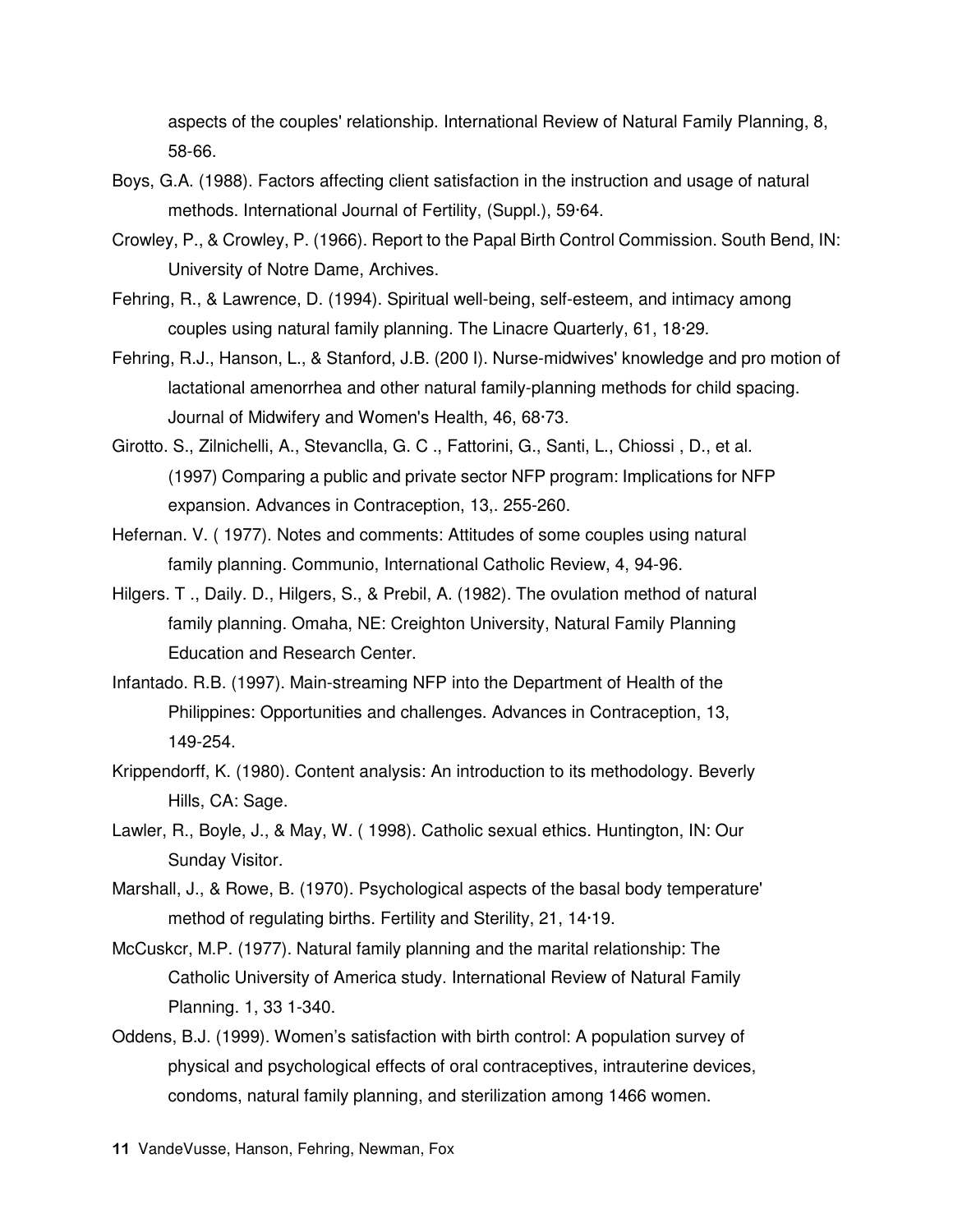Contraception, 59, 277-286.

- Piccinino, L.J., & Mosher, W.E. (1998). Trends in contraceptive use in the United States: 1982-1995. Family Planning Perspectives, 30( 1), 4-10, 46.
- Tortorici, J. (1979). Contraception regulation, self-esteem, and marital satisfaction among Catholic couples. International Review of Natural Family Planning, 3, 191-205.
- World Health Organization. ( 1987). A prospective multicenter trial of the ovulation method of natural family planning. V. Psychosexual l aspects. Fertility and Sterility, 47, 765-772.

# **Appendix**

#### **Table. Frequency of Qualitative Responses by Category**  (2,287 comments)

|                              |        | $n$ (%)  |                     | Theme    |
|------------------------------|--------|----------|---------------------|----------|
| Theme and category           | Wives  | Husband  | Couple              | subtotal |
|                              |        | S        | S                   | S        |
|                              |        | Positive |                     | (74%)    |
| <b>Enhanced</b>              |        |          |                     | (31%)    |
| <b>Relationships</b>         |        |          |                     |          |
| Deepened<br>$\bullet$        | 109(5) | 76 (3)   | 185(8)              |          |
| relationship                 |        |          |                     |          |
| Improved<br>$\bullet$        | 125(5) | 84(4)    | 209(9)              |          |
| communication                |        |          |                     |          |
| Shared<br>$\bullet$          | 57(2)  | 29(1)    | 86 (3)              |          |
| responsibility               |        |          |                     |          |
| Respected<br>$\bullet$       | 64(3)  | 28(1)    | 92(4)               |          |
| partner                      |        |          |                     |          |
| Appreciated<br>$\bullet$     | 83(4)  | 62(3)    | 145(7)              |          |
| sexuality                    |        |          |                     |          |
| <b>Improved Knowledge</b>    |        |          |                     | (13%)    |
| Understand                   | 118(5) | 86(4)    | 204(9)              |          |
| bodies, cycles, &            |        |          |                     |          |
| selves                       |        |          |                     |          |
| Learn other<br>$\bullet$     | 56(2)  | 44(2)    | $\overline{1}00(4)$ |          |
| lovemaking                   |        |          |                     |          |
| <b>Enriched Spirituality</b> |        |          |                     | (15%)    |
| Connected<br>$\bullet$       | 96(5)  | 57(2)    | 153(7)              |          |
| closer to God                |        |          |                     |          |
| Supported<br>$\bullet$       | 46(2)  | 42(2)    | 88 (4)              |          |
| church teachings             |        |          |                     |          |
| Open to new life             | 71(3)  | 23(1)    | 94(4)               |          |
| <b>Method Successes</b>      |        |          |                     | (15%)    |
| Spaced                       | 60(3)  | 36(2)    | 96(5)               |          |
| pregnancies                  |        |          |                     |          |

**12** VandeVusse, Hanson, Fehring, Newman, Fox